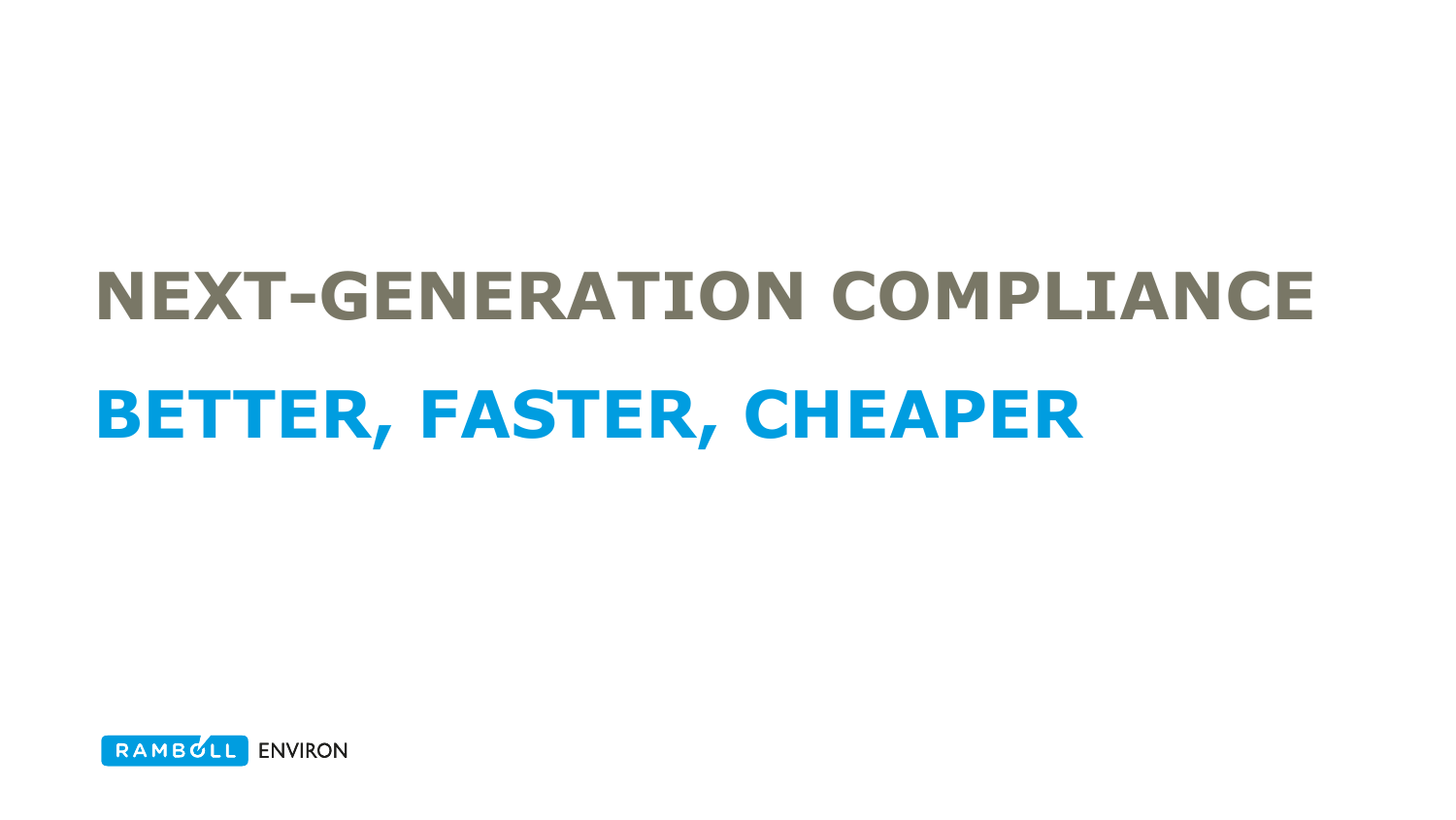## **NEXT GENERATION COMPLIANCE**

- What can technology offer the regulated entities?
- How do we define next-generation?
- What do we need to move into next generation compliance?
- How can we work with the EPA and other regulators?



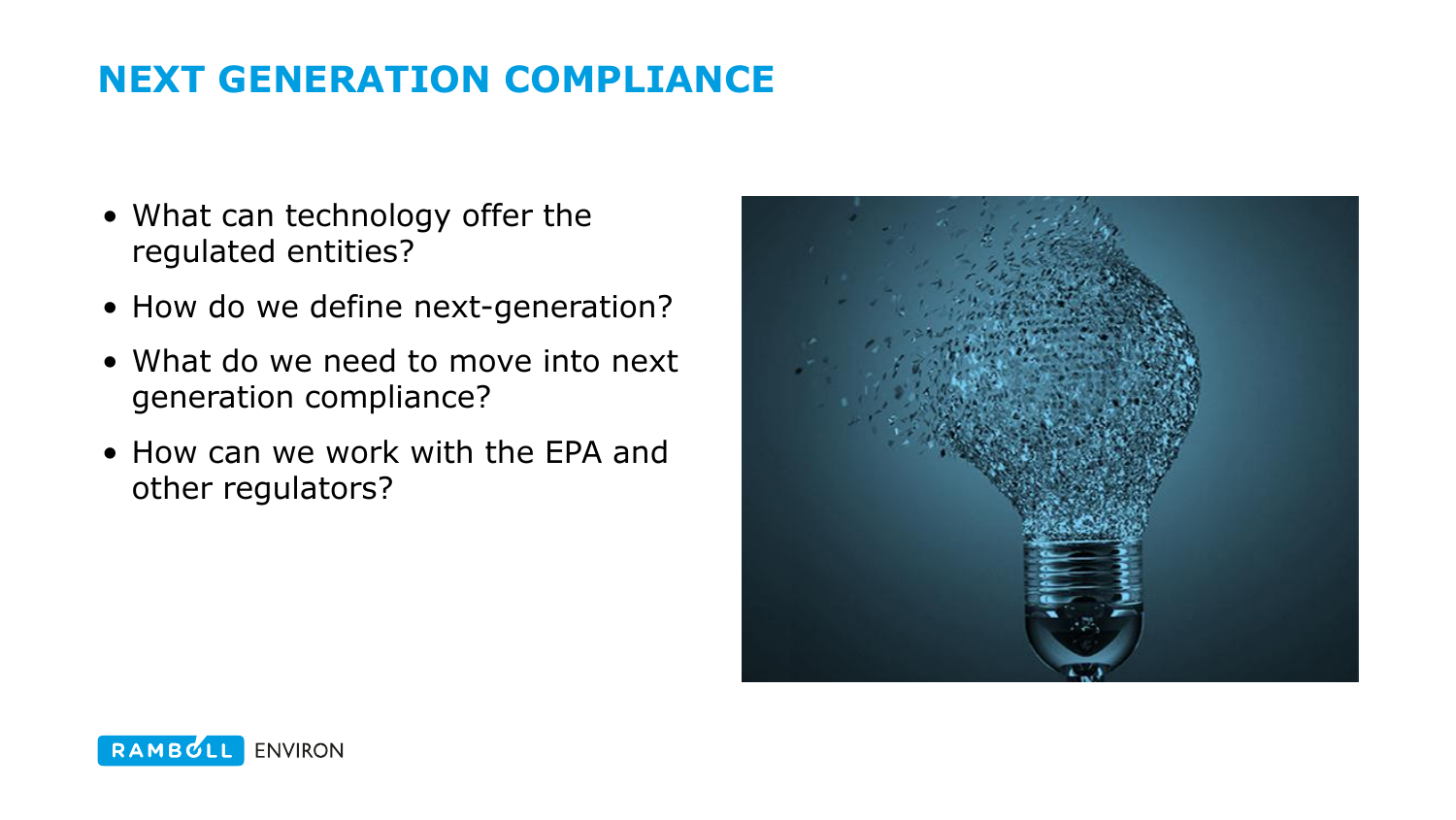## **WHAT IS NEXT GENERATION COMPLIANCE?**

- High resolution data
	- Continuous or semi-continuous measurement
	- Spatially resolved
	- Very low detection limit
- Use data analytics to improve compliance profile, reduce spend on replacement and optimize maintenance



![](_page_2_Picture_7.jpeg)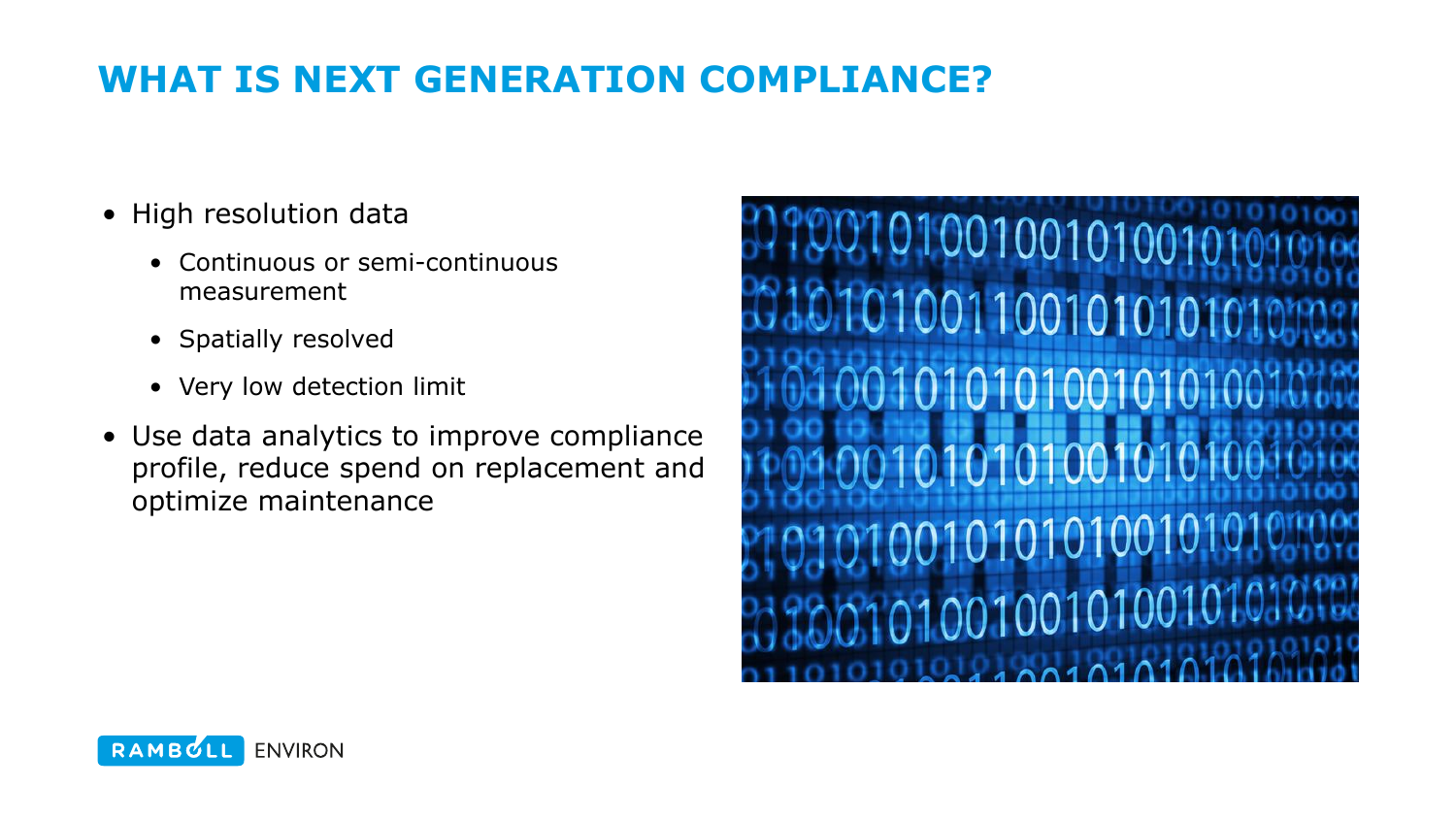## **SPATIALLY RESOLVED DATA: OPTICAL REMOTE SENSING**

- Truck mounted Solar Occultation Flux (SOF) measurement device
- SOF uses the interference of chemicals in UV light to measure mass of chemical in the column
- Simultaneous wind speed measurements allow an estimate of mass flux through the column
- Downwind measurements used to estimate emissions from entire plant
- Specific locations coupled with wind direction help pinpoint leaking units

![](_page_3_Picture_6.jpeg)

![](_page_3_Picture_7.jpeg)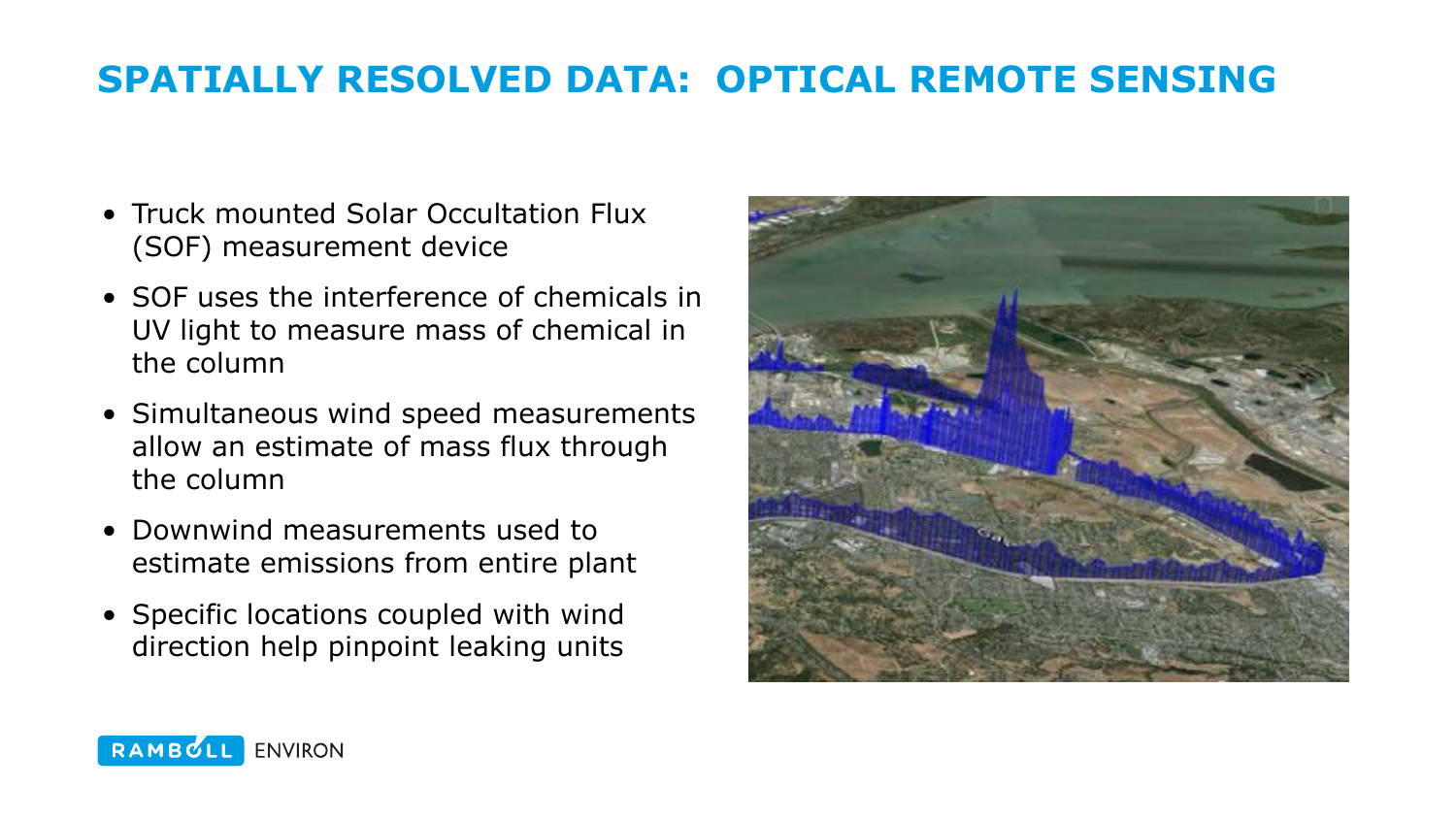## **MICROSENSORS – SMALL, INEXPENSIVE SENSORS TO MONITOR SPATIAL TRENDS**

- Current state of the art:  $1 10$  Federal reference methods testing the air quality in a metropolitan area
- New microsensors: Place 10's or 100's or 1000's of sensors across a metropolitan area to better understand microenvironments
	- Microsensors have stability, accuracy and precision issues
	- Numerous types of microsensors on the market
	- EPA on record stating that FRMs required for attainment classification

![](_page_4_Figure_6.jpeg)

Source:Wang, Y. et al. Laboratory Evaluation and Calibration of Three Low-Cost Particle Sensors for Particulate Matter Measurement. Aerosol Science and Technology, 49:1063–1077, 2015

![](_page_4_Picture_8.jpeg)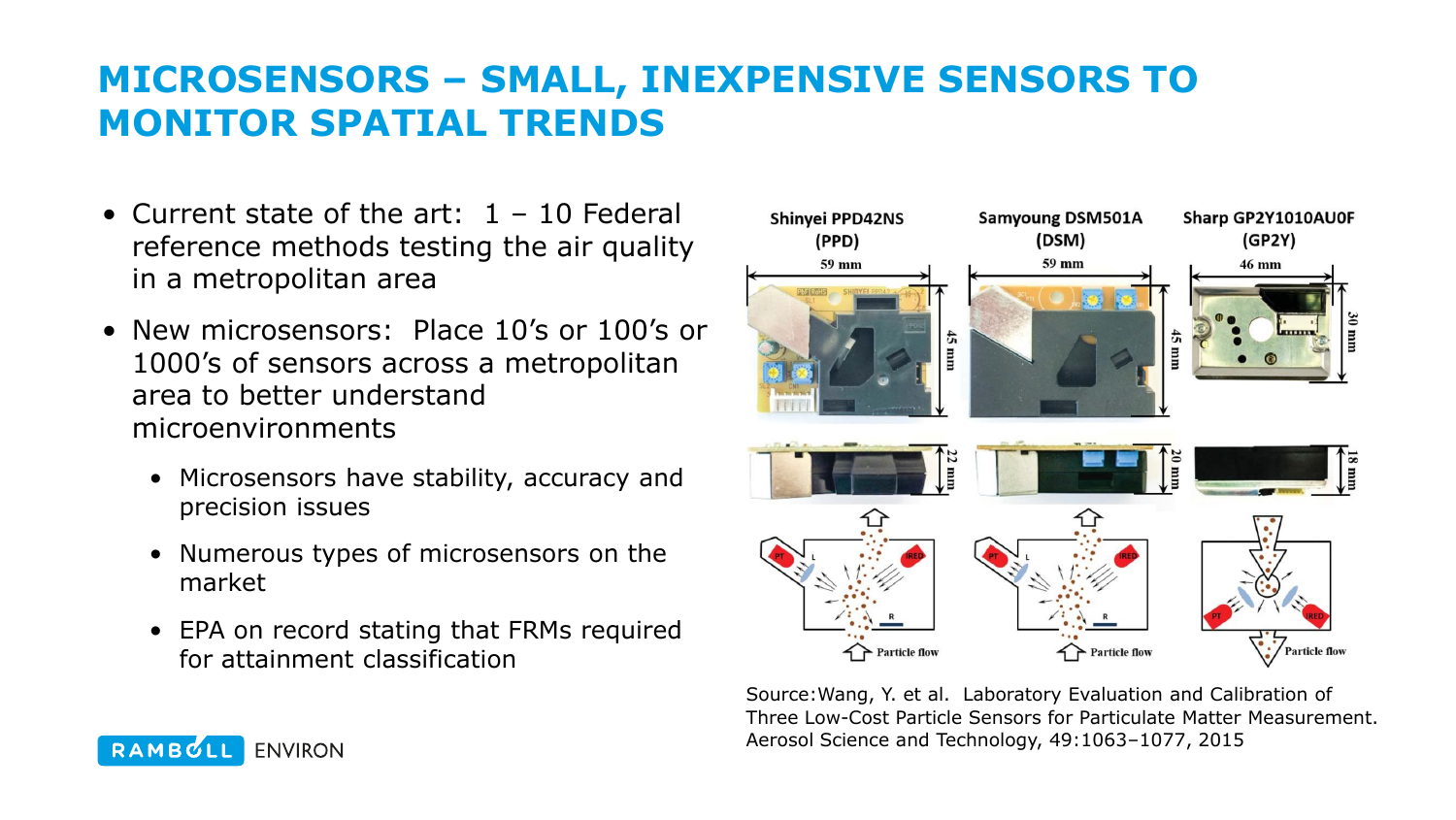## **MICROSENSORS – NOT ACTUALLY SO INEXPENSIVE**

- The sensor itself costs between \$10 and \$200
- In addition, the sensor has to communicate with the outside world
	- Something to translate the signal into a number
	- I/O device to transmit the signal to a gathering device
	- A gathering device
- The current price of a complete unit is closer to \$500
- Unit lifetime less than two years

![](_page_5_Picture_8.jpeg)

![](_page_5_Picture_9.jpeg)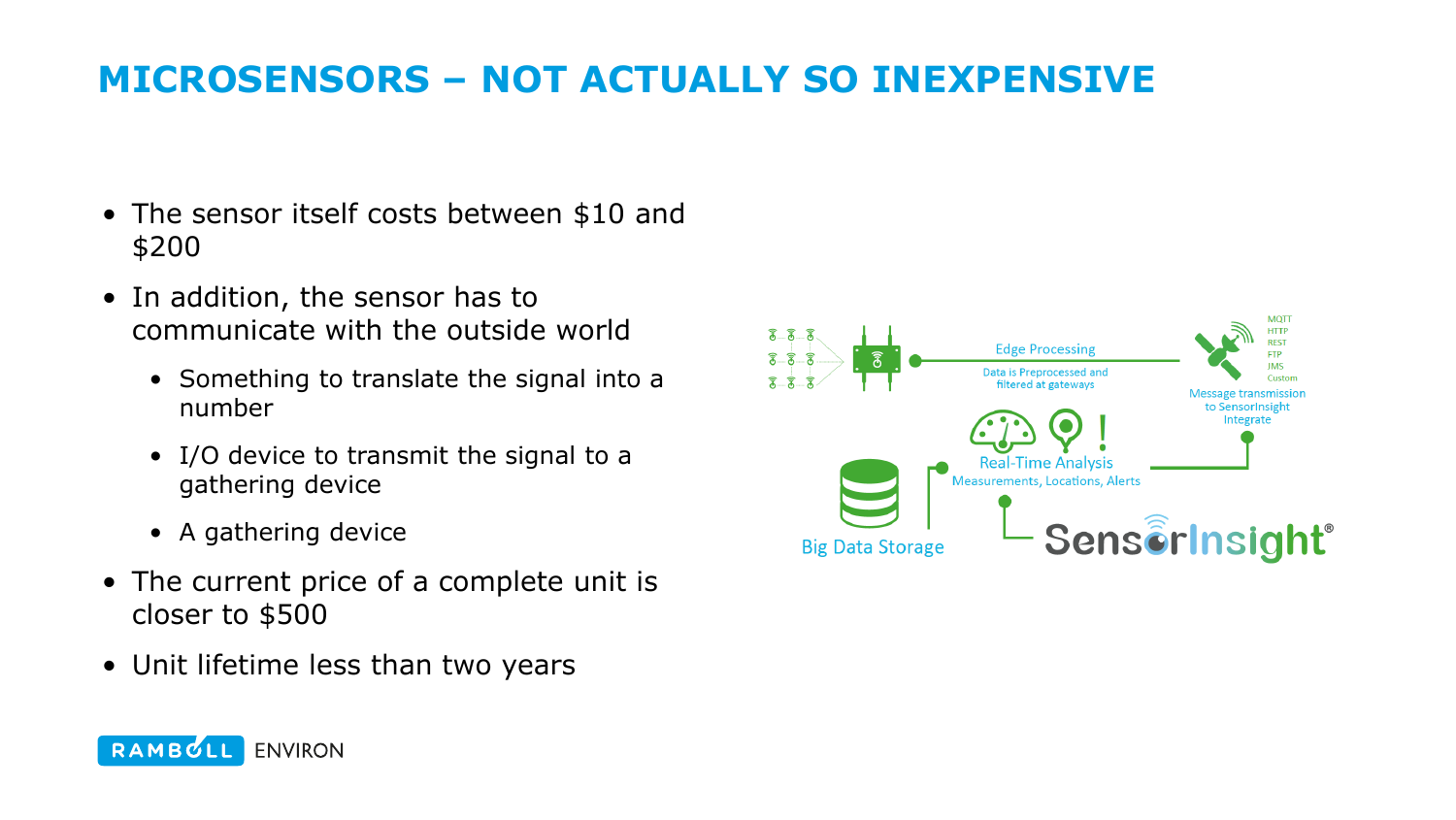## **HOW WELL DO THE MICROSENSORS TRACK FRMS?**

- Little data on how well the microsensors track federal reference methods (FRMs)
- Microsensors may be impacted by humidity, temperature, co-pollutants, and previous measurements
- Difficult to determine when microsensors will drift, which introduces additional uncertainty
- Recent results indicate wide variability, although good auto-correlation
	- Indicates that the same sensor brands have similar systematic issues

![](_page_6_Figure_6.jpeg)

RAMBULL **ENVIRON** 

Source: SCAQMD AQ-SPEC Program

http://www.aqmd.gov/docs/default-source/aq-spec/field-evaluations/hanvon---field-evaluation.pdf?sfvrsn=2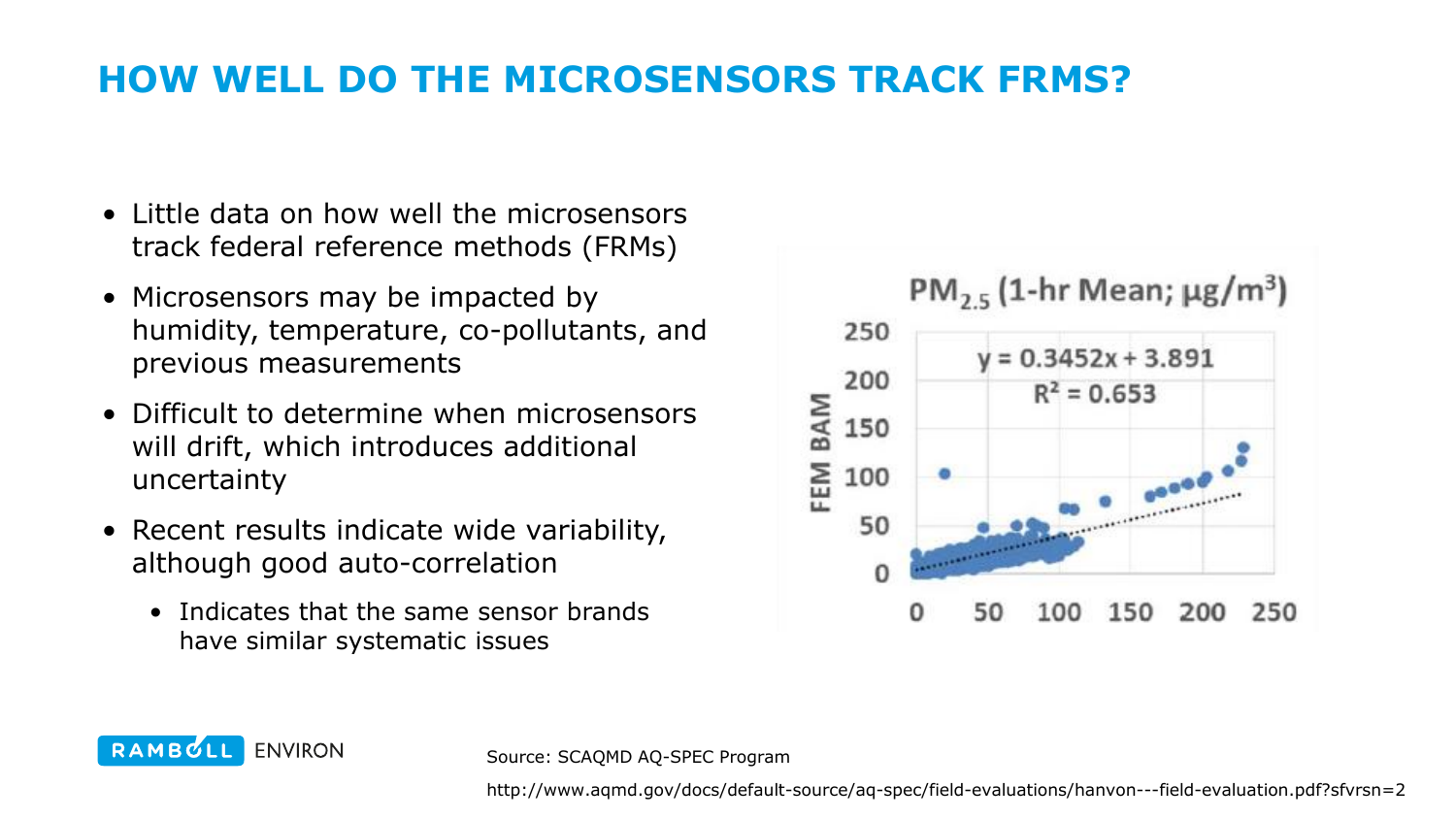## **MOBILE INSTRUMENTS TO TRACK TOXIC AIR CONTAMINANTS AT PPT LEVELS**

- Enhanced cavity ring-down spectroscopy has detection limits in the part per trillion range for benzene, TCE, and developing others
- Currently takes samples every 10 minutes, with the goal of sampling every minute
- Excellent correlation with EPA methods such as TO-15, with potentially lower detection limits
- Can track airborne plumes or subsurface water contamination

![](_page_7_Figure_5.jpeg)

![](_page_7_Picture_6.jpeg)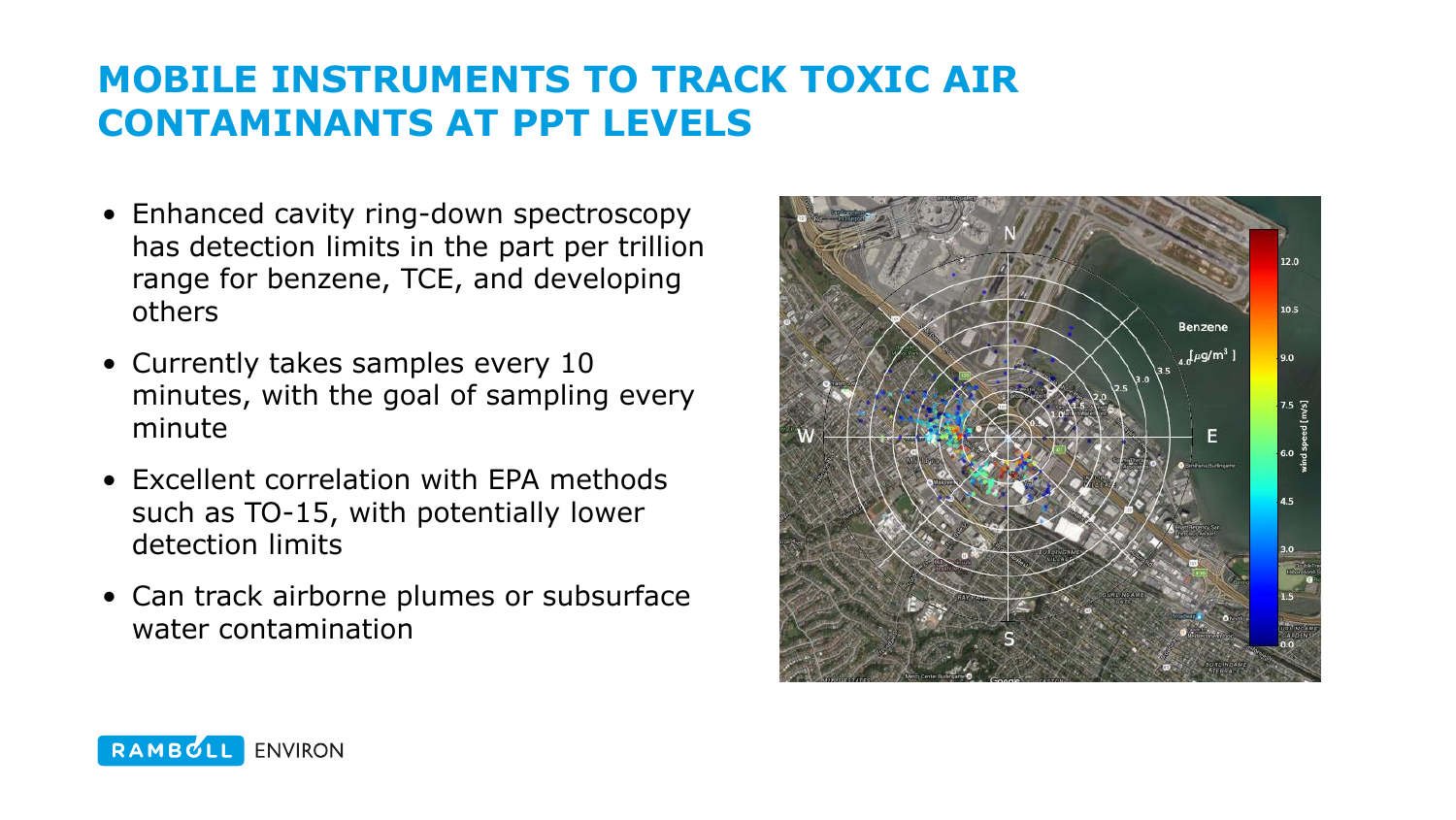# **TCE SOIL GAS SIDE BY SIDE WITH ENHANCED CRDS**

![](_page_8_Figure_1.jpeg)

- Measurements performed at contaminated site under EPA supervision
- All samples simultaneous TO-15 (analyzed by EPA Region 9 Laboratory) and E-CRDS
- Excellent agreement over broad dynamic range

![](_page_8_Picture_5.jpeg)

![](_page_8_Picture_6.jpeg)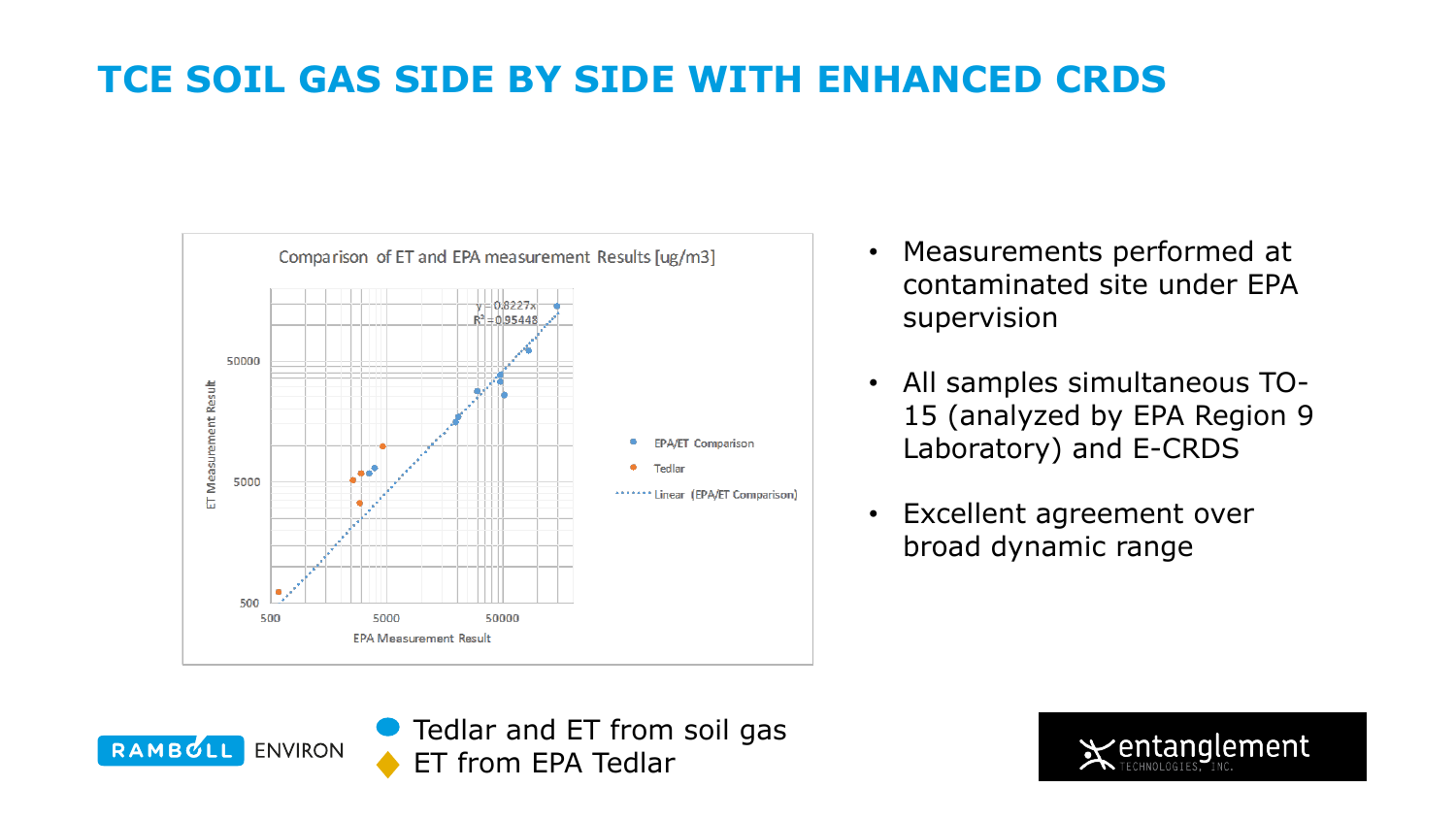## **ADVANCED MONITORING: ALTERNATIVE OPACITY MONITORING**

- EPA Alternative Method 082, Digital Camera Opacity Technique (DOCT), can be used in lieu of EPA Method 9
- Use of a digital camera to capture images of the plume
	- Images are then analysed using software to determine the opacity
	- Location, time stamp allows the determination of sun relative to observer
- DCOT now required by the Ferroalloys NESHAP (final rule issued June 2015)
	- "DCOT is appropriate for the final rule because it provides more objective and better substantiated opacity readings." FR Vol. 80, No. 125
- Cell phone app for Method 082 enables citizen enforcers

RAMBOLL ENVIRON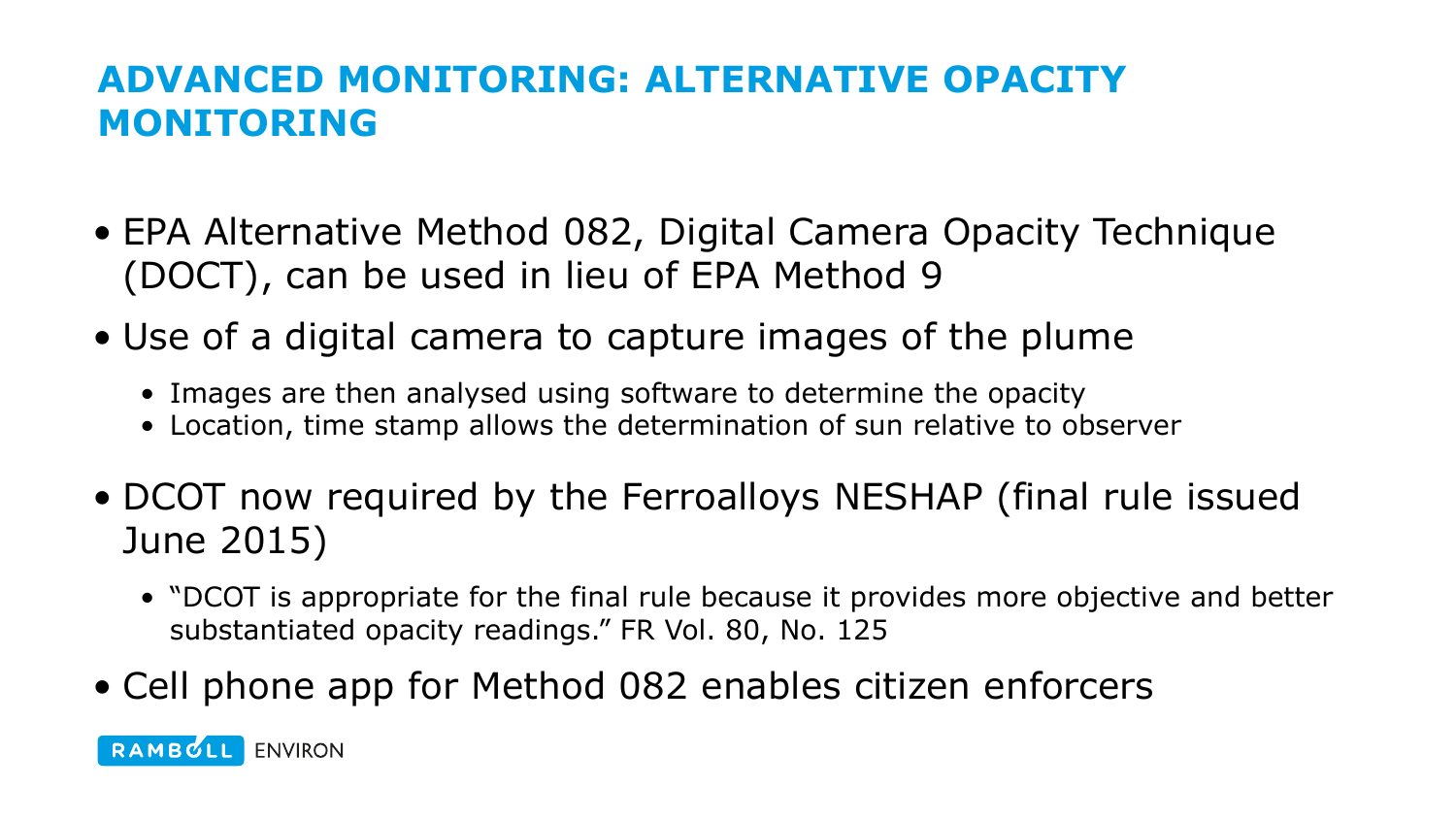# **ADVANCED MONITORING: SENSOR SCALE PILOT PROJECT**

- Pilot project for communicating instantaneous air quality data
- EPA program testing a new air quality scale that uses data provided by sensors obtaining measurements in short-term increments (as little as one minute)
- Goal is to enable individuals to use this data as an additional tool for planning outdoor activities
- 1-minute ozone and PM data for 7 US cities

RAMBOLL ENVIRON

- Feedback will be accepted through the end of August 2016
- EPA's goal is to finalize and make the scale available for use with sensors later in 2016

![](_page_10_Figure_7.jpeg)

https://www.epa.gov/air-research/communicating-instantaneous-air-quality-data-pilot-project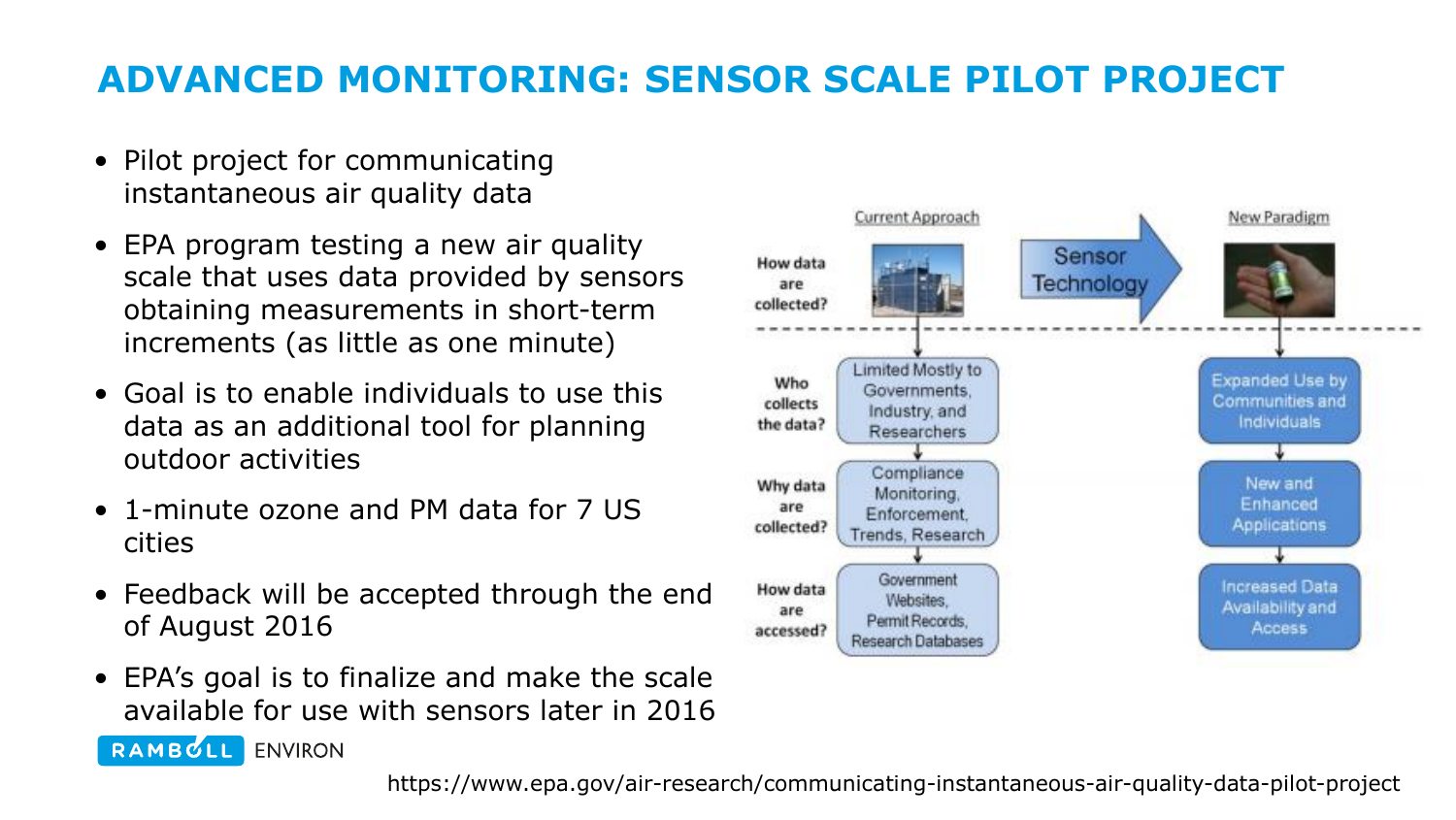## **CROWD-SOURCING ODOR MEASUREMENTS**

- Cell phone application allows time and location stamp for community odor observers
- Application allows odor gradations (strong, moderate, weak) and odor identification (floral, fishy, garbage)
- Application gathers wind speed, direction for data analysis
- Allows community to understand odor issues and industry to determine specific times and locations of odors

![](_page_11_Picture_5.jpeg)

![](_page_11_Picture_6.jpeg)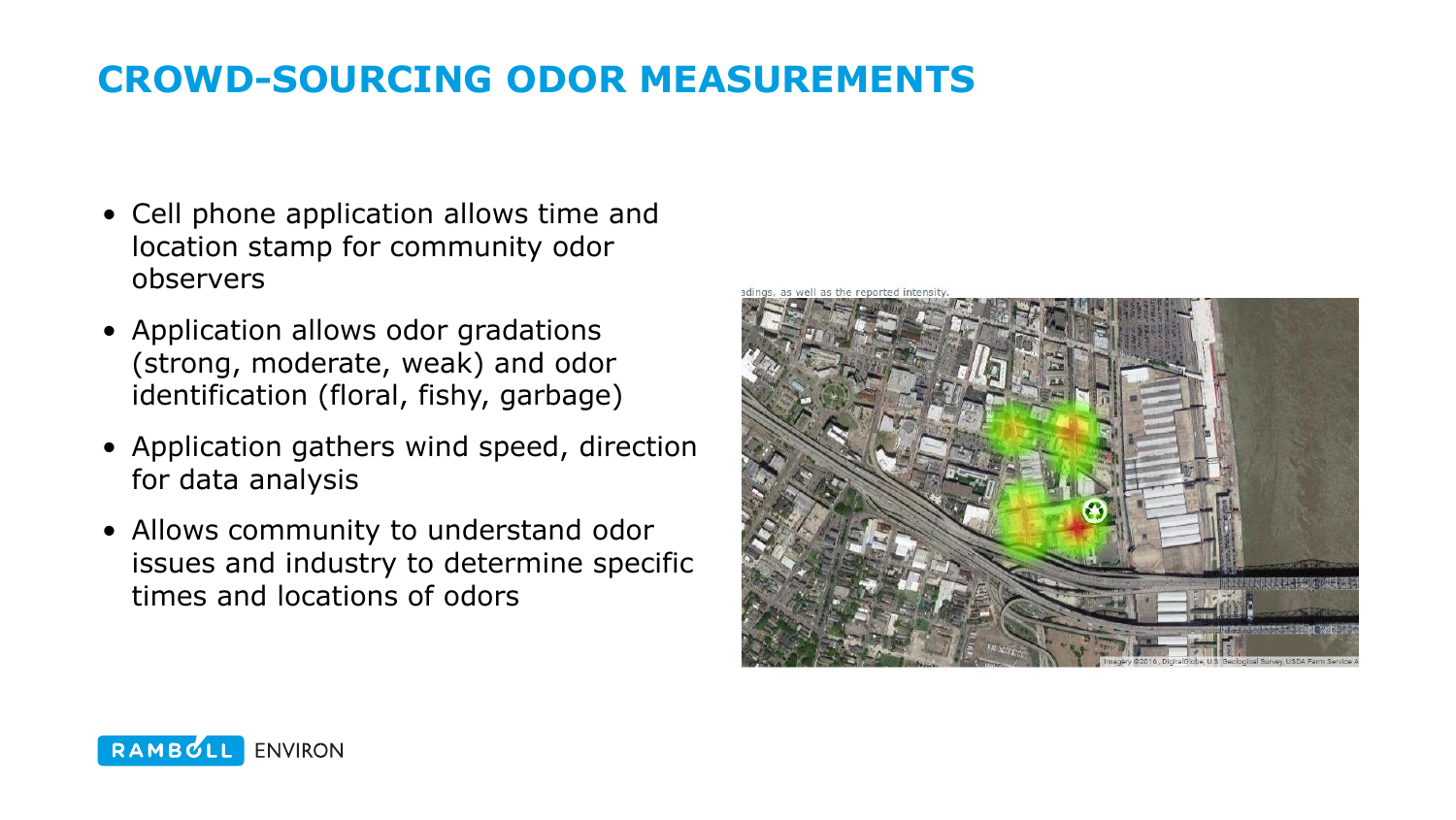#### **DATA ANALYTICS – HOW DO YOU USE ALL OF THAT DATA?**

- Large data sets can help us draw conclusions that may otherwise be difficult to infer
- Increasing sensor technology results in more data to evaluate
- Can large data sets be used to predict ozone episodes and result in timedependent emissions restrictions?
- Can large data sets reduce testing requirements by using sensor technology to reduce likelihood of failure
	- Sensors in baghouses indicate bag ruptures
	- Can larger data sets predict bag defects?

$$
\mathbf{X} = \begin{pmatrix} x_{11} & x_{12} & \dots & x_{1p} \\ x_{21} & x_{22} & \dots & x_{2p} \\ \vdots & \vdots & \ddots & \vdots \\ x_{n1} & x_{n2} & \dots & x_{np} \end{pmatrix}
$$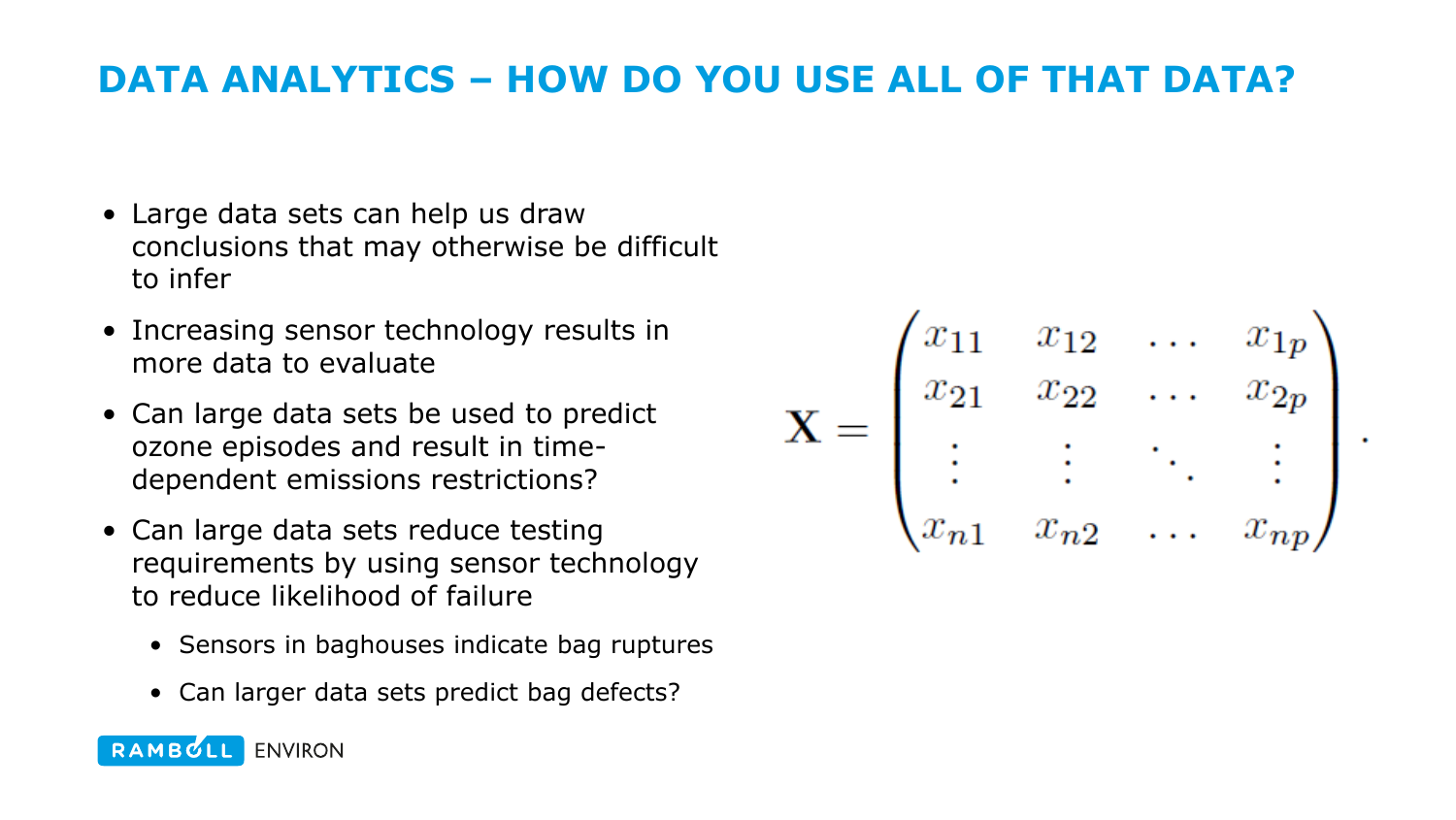## **PARAMETER EMISSIONS MONITORING SYSTEM (PEMS) VS. DATA ENABLED EMISSIONS MONITORING (DEEM)**

- PEMs (1990's)
	- Monitor easy to measure parameters to determine emissions and reduce testing requirements
		- Pressure
		- Temperature
		- Flow rate
	- Systems never really worked
		- Insufficient data
		- Unable to show compliance with emissions limits

• DEEM (2020's)

- Use data analytics and modern sensors to tie emissions to a wide variety of parameters
- Establish model of emissions based on analytics
- Reduce need to replace components by more accurately predicting failure rates and modes
- Minimize expensive source testing

![](_page_13_Picture_14.jpeg)